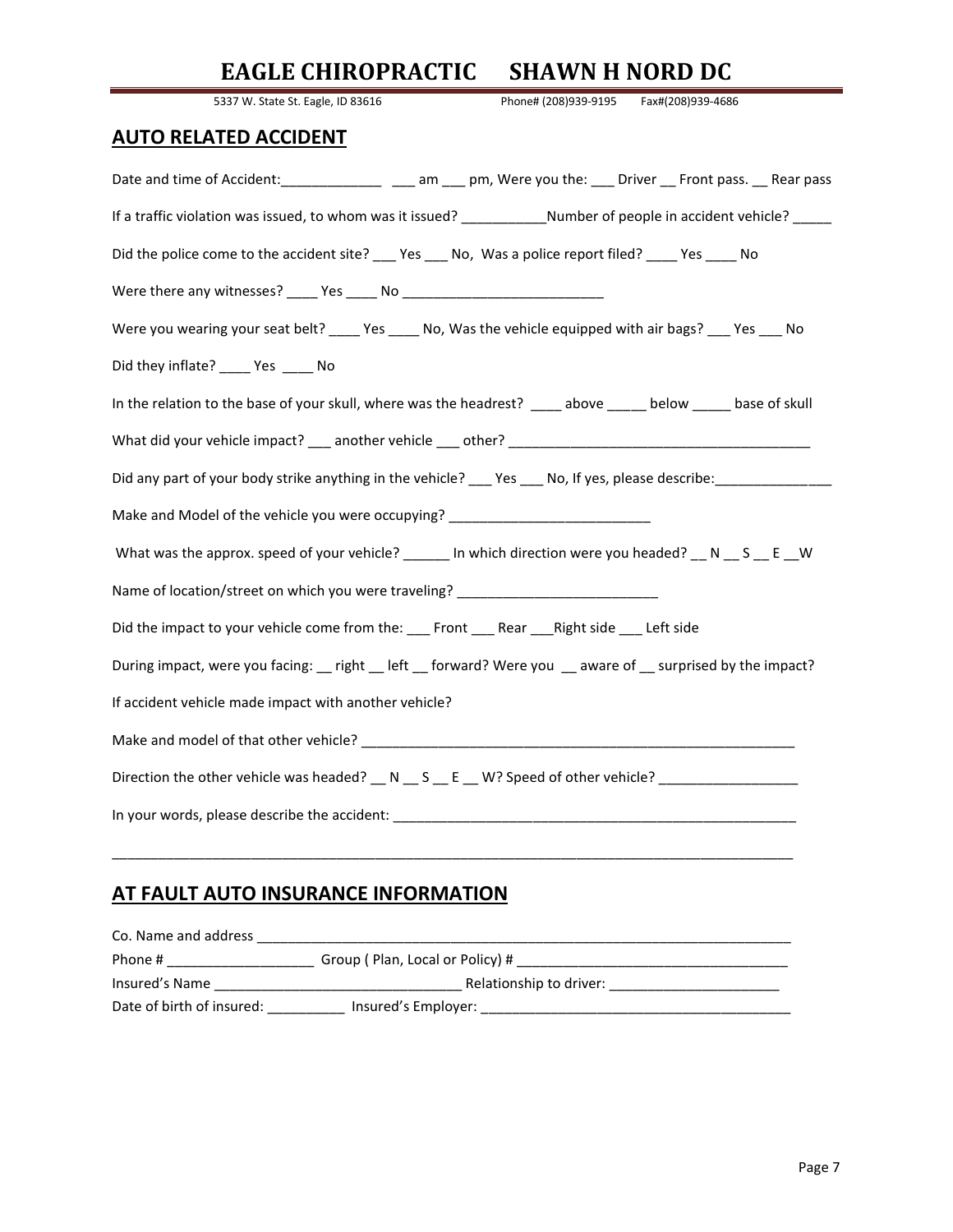## **EAGLE CHIROPRACTIC SHAWN H NORD DC**

5337 W. State St. Eagle, ID 83616 Phone# (208)939-9195 Fax#(208)939-4686

#### **AFTER INJURY**

| Did the accident render you unconscious?___ Yes ___ No. If yes, for how long? ________________________________    |
|-------------------------------------------------------------------------------------------------------------------|
|                                                                                                                   |
| Have you gone to a Hospital or seen any other Doctor? ___ Yes ___ No                                              |
| When did you go? ___ just after the accident ___ the next day ___ 2 days plus                                     |
| How did you get there? _____ Ambulance _____ Private transportation                                               |
|                                                                                                                   |
|                                                                                                                   |
| Were X-rays taken? ___ Yes ___ No, Was medication prescribed? ___ Yes ___ No                                      |
| Have you been able to work since this injury? ___ Yes ___ No, Is your work restricted as a result of this injury? |
| Indicate X the symptoms that are a result of this accident? _ Dizziness _ Difficulty sleeping _ Jaw problems      |
| __ Nausea __ Memory loss __ Irritability __ Arm/shoulder pain __ Back pain __ Back stiffness __ Headaches         |
| __ Fatigue __ Numb hand/fingers __ Lower back pain __ Blurred vision __ Tension __ Chest pain                     |
| __ Neck pain __ Neck stiffness__ Buzzing in ear __ Shortness of breath __ Leg pain __ Ears ringing                |
| __ Stomach upset __ Numb feet/toes __ Other? ________________ Is your condition getting worse? __ Yes __ No       |
| Indicate your degree of comfort while performing the following activities:                                        |

Comfortable / Uncomfortable / Painful Comfortable / Uncomfortable / Painful

| Lying on back    | Sports   |
|------------------|----------|
| Lying on side    | Working  |
| Lying on stomach | Lifting  |
| Sitting          | Bending  |
| Standing         | Kneeling |
| Stretching       | Pulling  |
| Running          | Reaching |

#### **RECOVERY**

To evaluate the effect that continuing work will have on your recovery please complete the following:

How many hours are in your normal workday? \_\_\_\_\_\_\_\_\_

Please indicate **X** your daily job duties and any activities which you are occasionally asked to perform:

\_\_ Standing \_\_ Driving \_\_ Operating equipment \_\_ Sitting \_\_ Twisting \_\_ Walking \_\_ Crawling \_\_ Typing

\_\_ Lifting\_\_ Working with arms above your head \_\_ Bending \_\_ Stooping \_\_ Other? \_\_\_\_\_\_\_\_\_\_\_\_\_\_\_\_\_